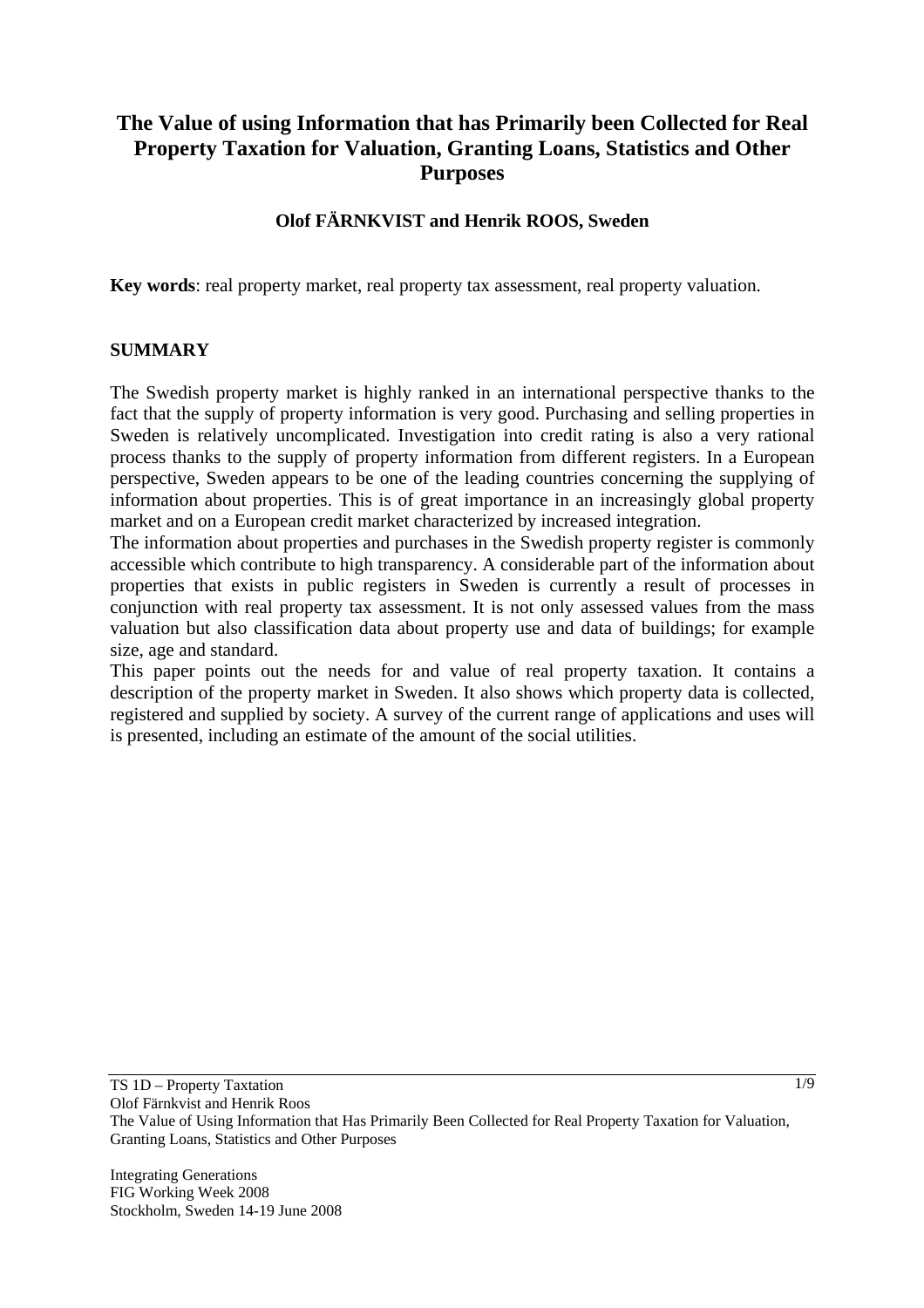# **The Value of using Information that has Primarily been Collected for Real Property Taxation for Valuation, Granting Loans, Statistics and Other Purposes**

#### **Olof FÄRNKVIST and Henrik ROOS, Sweden**

### **1. A TRANSPARENT MARKET**

Internationally, the Swedish real property market has a high ranking, amongst other reasons, because the availability of real property information is very good. A transparent market is characterised by openness and a well-defined organisation with a stable set of rules, a consequent application of laws and regulations and by respect for private ownership rights. It is also relatively uncomplicated to purchase and sell real property in Sweden. Whereas in many countries it is necessary to carry out number of time-consuming procedures in order to register a purchase of real property, in Sweden it involves only a single procedure. Investigations into credit worthiness are extremely rational in Sweden mainly because of the availability of relevant register information. In a European perspective, Sweden stands out as one of the most advanced countries concerning the provision of real property information. This is of great importance in an increasingly globalised real property market and on a European credit market that is characterised by increasing integration.

The information that is available concerning real property and purchase prices in the Swedish Real Property Register is openly available which contributes to high transparency. A significant part of the information concerning real property that is available in public registers in Sweden is that, which at present is used as the basis for real property tax assessment. In this case, it is question not only of a standardised, calculated value, but also type codes which define the way the properties is used and the properties of buildings such as size, age and standard for single-family residential units. This information is not only used for tax assessment purposes but also, to a large degree, for other purposes.

Lantmäteriet has the responsibility for ensuring the provision of basic real property and geographic information. Taxation rules may change, but the need for an efficient provision of basic information concerning real property remains. As there is a great need for this type of information it could be of interest to describe how and in what connection the information is used. In case the information not be available in the same way in the future, it is also important to analyse the possibilities that would then exist for providing interested parties with this type of information.

Olof Färnkvist and Henrik Roos

TS 1D – Property Taxtation

The Value of Using Information that Has Primarily Been Collected for Real Property Taxation for Valuation, Granting Loans, Statistics and Other Purposes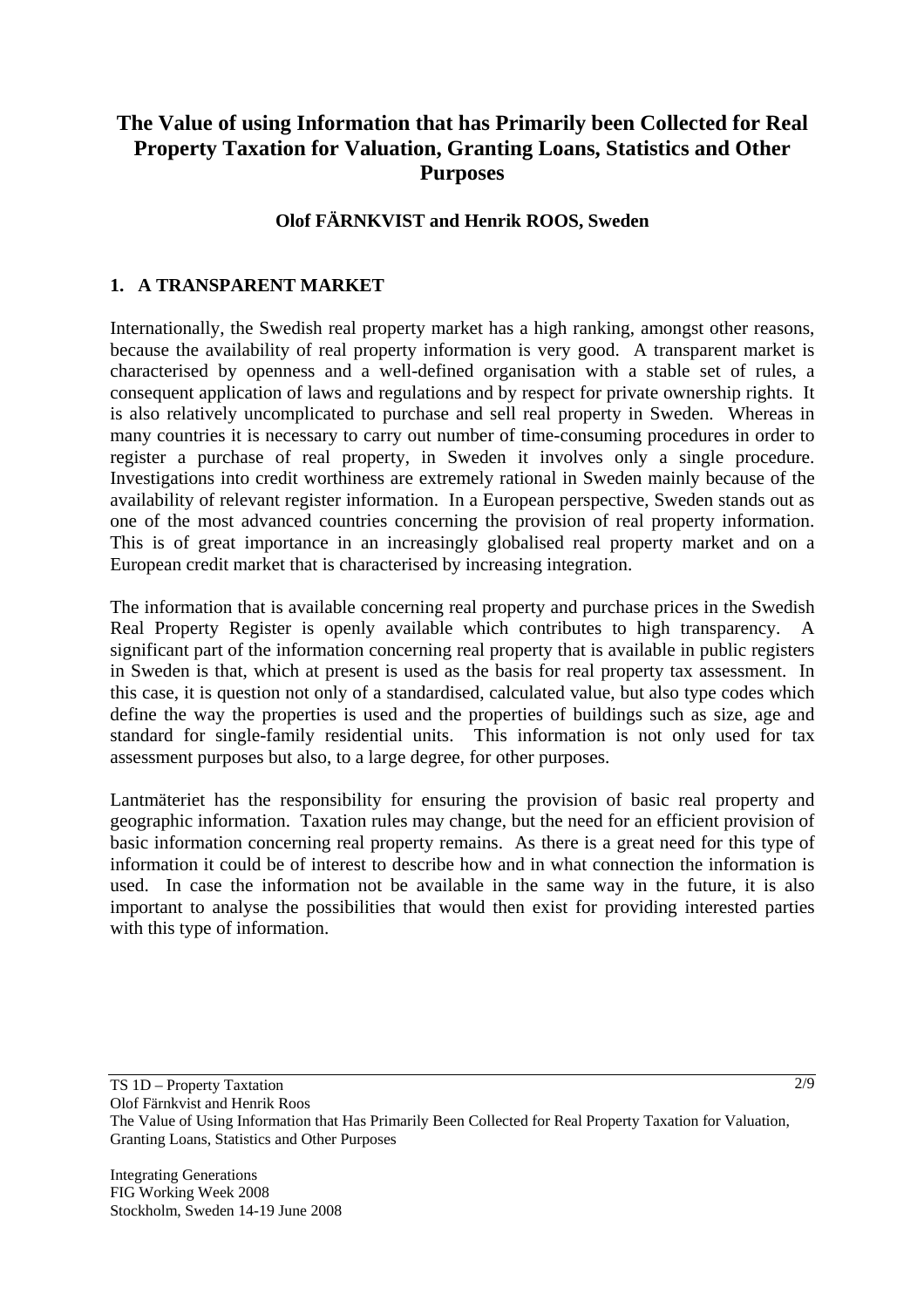### **2. THE USE OF A STANDARDISED DETERMINATION OF REAL PROPERTY VALUES**

The use of tax assessment values was studied in a report from the Swedish Agency for Public Management in 1993 (Swedish Agency for Public Management Report 1993:2. The use of tax assessed values for real properties).

The most important areas of use are described below together with a number of comments regarding changes that have taken place since the study was carried out.

#### **2.1 Taxation**

Use for taxation purposes has been, and still is, the principal area of use for taxation information. Real property assessed values are currently used as the basis for calculation of real property tax and for local government taxes and fees for properties. At present, tax on real property must be paid for premises in apartment buildings, undeveloped plots of land and industrial properties. For dwellings, real property tax has been replaced by a local government charge. The assessed value is still used for determining the size of the local government charge for single-family residential units where 0.75 % of the assessed value is less than SEK 6 000 and for apartment buildings where 0.75 % of the assessed value is less than SEK 1 200 per apartment. No real property tax is paid for agricultural units, although there are local government taxes for the part of the property which is used as a dwelling unit in the same way as for other single-family residential units.

The value which is the basis for the calculation of stamp duty is determined as the highest value of the purchase price and assessed tax value. The tax assessment value is used for calculation of the capital gains tax if there is no base value. If a property that is sold was purchased before 1952, the purchase price is then calculated as 150 % of the property's tax assessment value in 1952. For valuation of housing fringe benefits, the value of the fringe benefit for semi-detached houses is based on a certain percentage of the property's tax assessment value.

#### **2.2 Rules in connection with accounting procrdures**

If it is not possible to determine the market value, the tax assessment value should, in certain cases, be used to determine the value of an asset.

#### **2.3 Rules for the group accounts**

The European Parliament and the Council of Europe have promulgated an ordinance concerning international accounting standards (IAS Ordinance). Amongst the information that the affected companies must show is information about tax assessment value.

TS 1D – Property Taxtation

Olof Färnkvist and Henrik Roos

The Value of Using Information that Has Primarily Been Collected for Real Property Taxation for Valuation, Granting Loans, Statistics and Other Purposes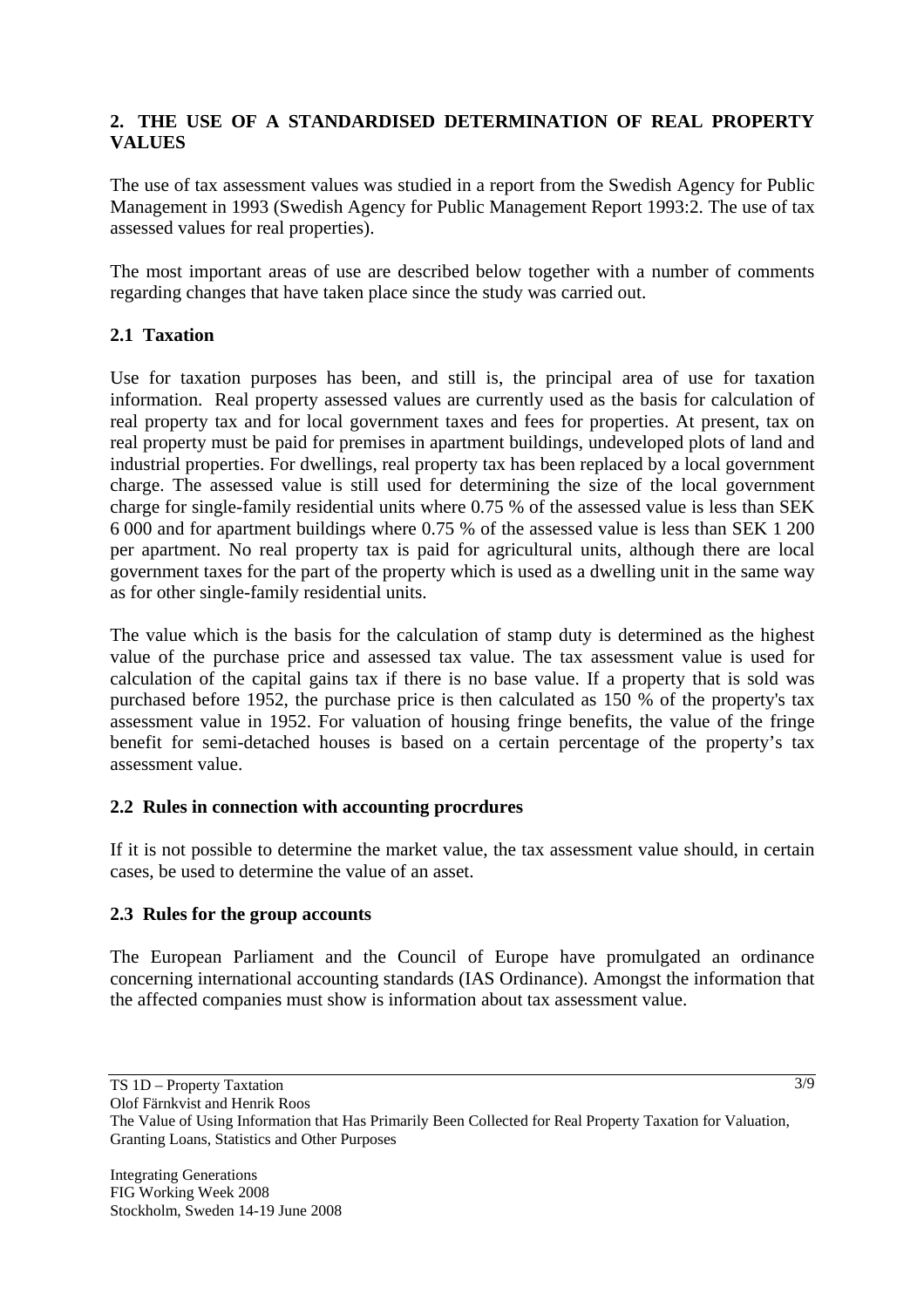## **2.4 Other legislation**

Most of the laws that are referred to in the report from 1993 still apply. In this legislation, there are a number of laws that deal with different types of acquisition permits and orders associated with the sale of state-owned property. In some cases, reference is made to the tax assessment value and in others only the type code is of importance.

In cases where an estate agent acts as an intermediary when a person purchases a property, principally for private us, the estate agent must provide a written description of the property that includes, amongst other information, details of the tax assessment value.

#### **2.5 Real property valuation in connection with granting of loans**

Today, the valuation of real property in connection with the granting of loans is a relatively cost- effective process in Sweden. The information in registers is used, to a large extent, both for assessing the applicant's credit worthiness and for valuation of the property. Most credit institutes and banks have access to automated valuation systems which are made available by a number of the larger valuation companies. These systems can be used for standardised valuation of standard single-family housing units in connection with an evaluation of credit worthiness. Customers benefit from the fact that valuation can be carried out quickly and at a low cost. Competition between credit institutes is also increased since it is possible to move a loan to other institutes without the need for an expensive, new valuation. The input data to the automated evaluation systems is mainly data concerning standard and quality, which is taken from the part of the Real Property Register that contains taxation information. Market information, in the form of prices, is taken from the Real Property Register's title registration part, but prices are standardised using taxation assessment values.

#### **2.6 Real property valuation in general**

Information from the taxation part of the Real Property Register is important for use with real property valuation, other than that which is directly linked to granting of loans. Information concerning standard and quality from real property tax assessments is important for selection of comparable properties and for standardising prices in connection all valuation tasks where the market comparison method is used. Also when the yield method or production cost method is used for valuation, the tax assessment value is included in the valuation document.

#### **2.7 Granting of credit in general**

The new capital coverage rules (Basel II), which came into force on February 1st 2007 imply major changes to the way banks handle credit risks. The banks have formulated risk classification methods for evaluating the risks associated with real property loans. The methods, which have been approved by the Financial Supervision (Finansinspektionen), and are based on the fact that part of the credit capital for real property has been valued in a standardised way using, for example, tax assessment values, type codes and standard and

TS 1D – Property Taxtation

Olof Färnkvist and Henrik Roos

The Value of Using Information that Has Primarily Been Collected for Real Property Taxation for Valuation, Granting Loans, Statistics and Other Purposes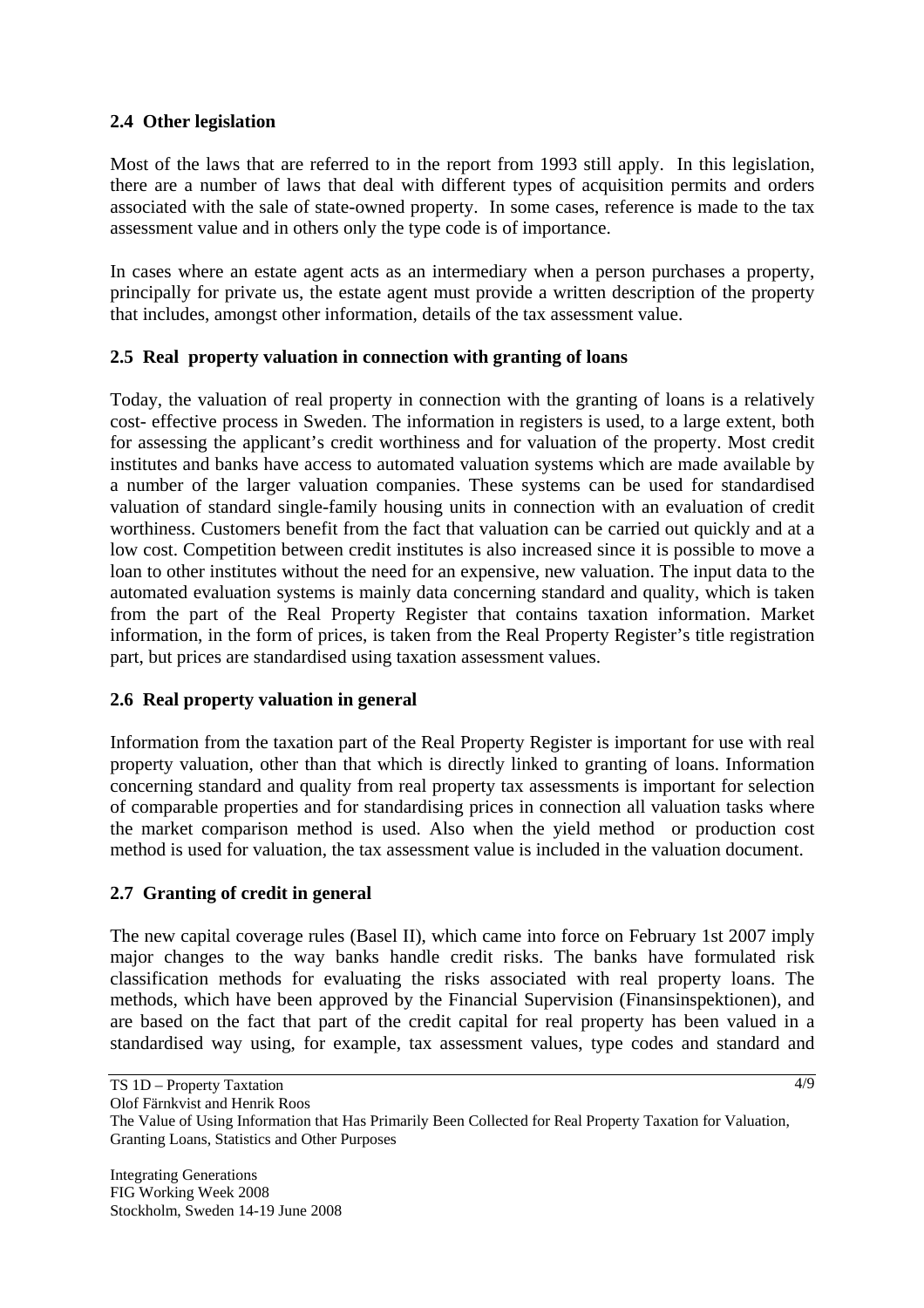quality information for the building. This has proved to be a rational and cost-effective method, which is possible because the relevant information concerning the properties is openly available.

### **2.8 Local government activities**

Tax assessment values are particularly useful for calculation site leasehold ground rents and when purchasing site leasehold land. They are also used in connection with physical planning.

## **2.9 statistics**

Statistics Sweden (SCB), bases its real property and real property price statistics on a combination of real property prices and tax assessment values. Standardisation of real property prices with the help tax assessment values results in more reliable statistics for single-family residential units than standardisation using other variables such as area. Concerning statistical products, primarily the Småhusbarometern (Single-family house barometer), SCB co-operates with Lantmäteriet. Statistics for real properties play an important role for, amongst other purposes, identifying"bubbles" on the housing market at an early stage. Trends in house prices are of great importance for following economic development and other factors and can be seen as a compliment to inflation evaluations that are the basis for the Swedish Central Bank's interest policy.

#### **2.10 Activities in the insurance sector**

Standard and quality information is used by insurance companies as the basis for their calculations of premiums. The information mainly concerns the area of buildings.

#### **2.11 Credit information**

This relates mostly to information about ownership of the property and to the property's tax assessment value.

#### **2.12 Use for direct mail advertising**

Taxation information is used for direct mail advertising to certain categories of property owners. The main purpose is to identify owners of special types of properties and for this the property type codes are a useful tool.

As has been described above, the information that is collected for real property tax assessment, classification of real property based on use and calculated values has several different areas of use. Many of these have little or no connection with the prime purpose which is to serve as the basis for calculation of tax. There is a graphic presentation of all areas of use for tax assessment values, type codes and associated properties in the figure below.

Olof Färnkvist and Henrik Roos

The Value of Using Information that Has Primarily Been Collected for Real Property Taxation for Valuation, Granting Loans, Statistics and Other Purposes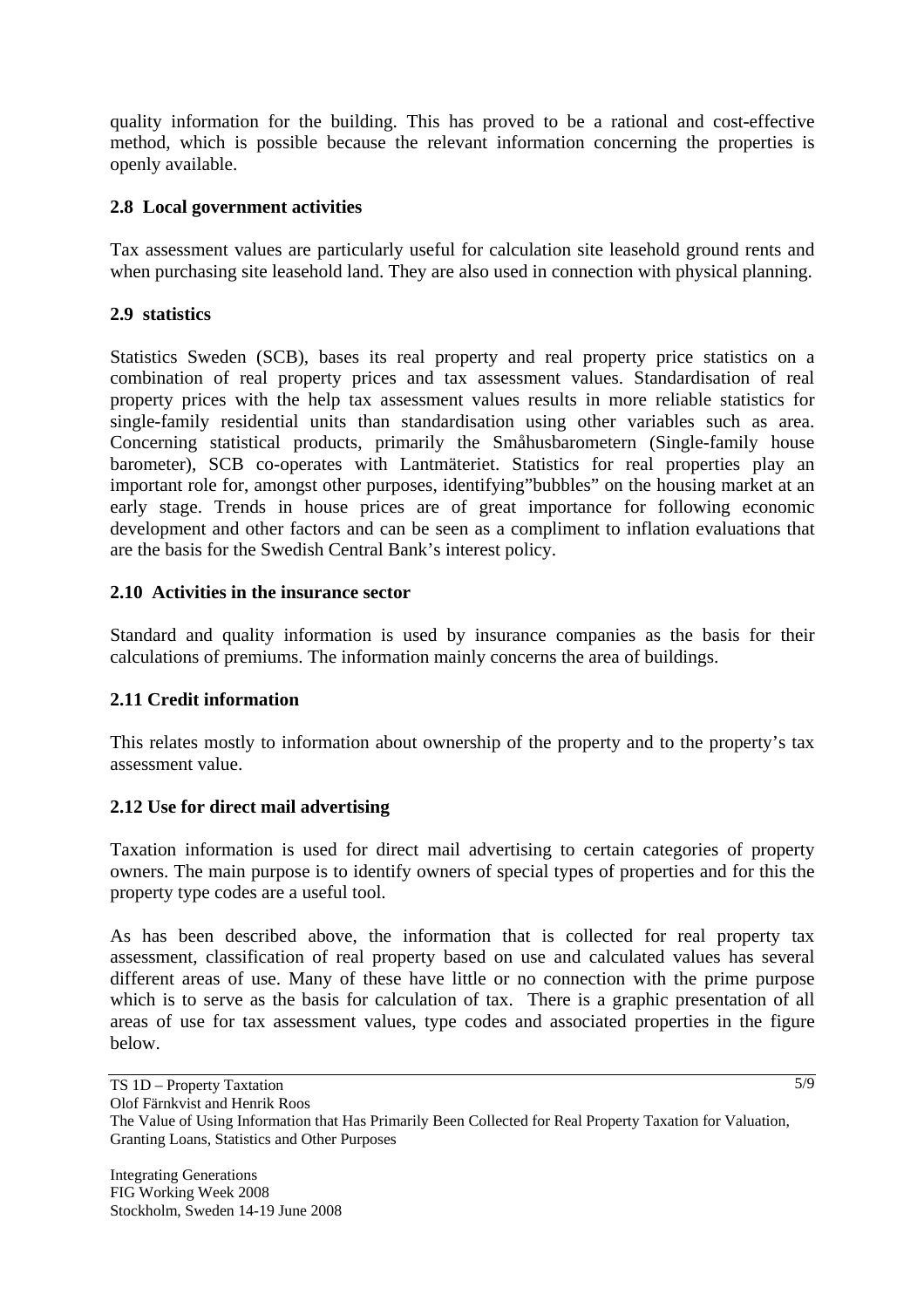

Figure 1. Areas of use for tax assessment values, type codes and associated properties

# **3. THE FUTURE PROVISION OF REGISTER VALUES FOR REAL PROPERTIES**

As the area of use for standardised values for real properties, with associated value data that is available in connection with real property tax assessment is wide, it is important to investigate how these needs can be satisfied in the future.

No patent solutions will be given in this paper but it is, nevertheless, interesting to sketch how the need for this type of information could be satisfied in the future should the present type of tax assessment values be abandoned.

During a transition period it will certainly be possible to use the most recently produced tax assessment values for most of the requirements that are stated above, but there is also a need for a system that continually updates the register to include changes that occur in the cadastral pattern, building and the way the properties are used. It is most certainly possible to build on the existing updating system, which is linked to the system for special real property tax assessment, but it can also be a suitable time to investigate whether it would be possible to

The Value of Using Information that Has Primarily Been Collected for Real Property Taxation for Valuation, Granting Loans, Statistics and Other Purposes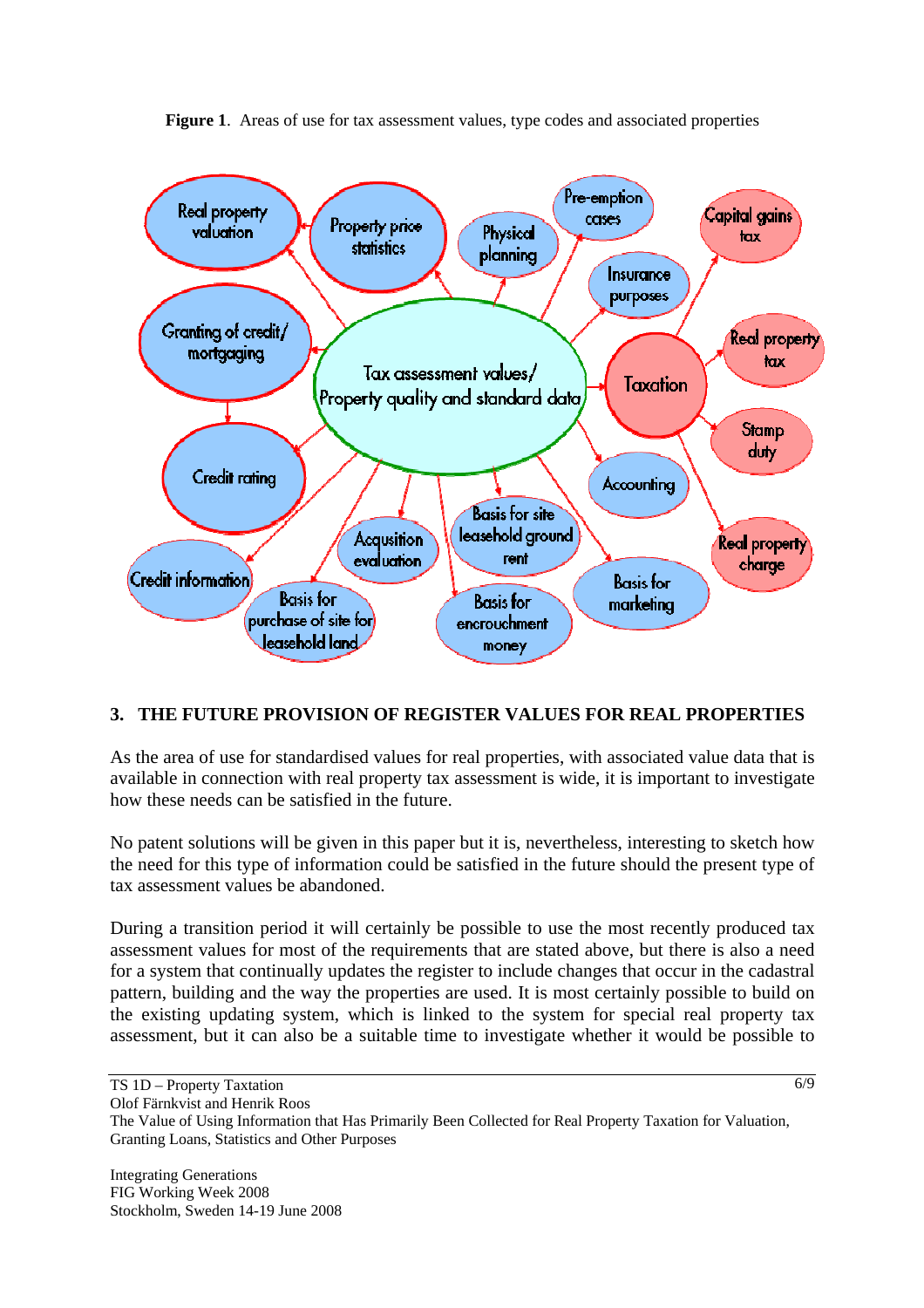increases efficiency by changing the current updating processes. The level of standardisation of the produced values must be in parity with the benefits and the costs for producing them.

Real property owners must, naturally, be able to monitor, approve and, where necessary, take measures to ensure that corrections are made to the information about their property in public registers in the same way as is possible at present.

To be able to achieve a sufficiently high quality in the information that is the basis for calculating real property values, it is important to try to find incentives that would encourage property owners to voluntarily present suggestions for changes that would affect its value. In the future it is feasible that owners of real property could be able to interactively change information about the properties directly in the register without the prior need for a formal decision.

A future perspective is that the real property information in the public registers should be able to be used by the general public and by agencies to facilitate contact with agencies and other players who are involved in the society-building process. Initially, a link was established with the internationalised real property and credit market. Sweden has played and still plays a leading role in demonstrating how real property information can be made more generally available. More recently this has been formalised in the so-called EULIS project which involves making real property information from the participating countries available in the other participating European countries. In this perspective, it is particularly important that all types of included real property information are also available in the future.

# **4. QUANTIFYING THE VALUE OF ACCESS TO REAL PROPERTY TAX ASSESSMENT INFORMATION**

Relatively many areas of use have been described in the previous section and the value of access to tax assessment values and standard and quality information has been illustrated for each one of them. What is much more difficult to prove is how large the value can be, and, in particular, to quantify it in monetary terms. In order to be to calculate savings, increased efficiency or improved quality, it would be necessary to examine the structure of every process and analyse in what way and to what extent, tax assessment values and standard and quality information is used. If this were to be done as the first step, the next step would be to determine the extent to which the processes would be affected in time, and the costs that would arise, if the openly available information was not available in the same way as it is today. The alternatives to the present system for the provision of information could very well be either hat users themselves take the responsibility for the time-consuming and very expensive manual collection of data or accept that the processes do not satisfy requirements or that the results are of significantly poorer quality.

The organisations and private individual who are actively lobbying for doing away with tax assessment values talk in terms of immediate savings of the order of SEK 200 million per year, which is equivalent to the total cost for the Swedish real property taxation system for

Olof Färnkvist and Henrik Roos

The Value of Using Information that Has Primarily Been Collected for Real Property Taxation for Valuation, Granting Loans, Statistics and Other Purposes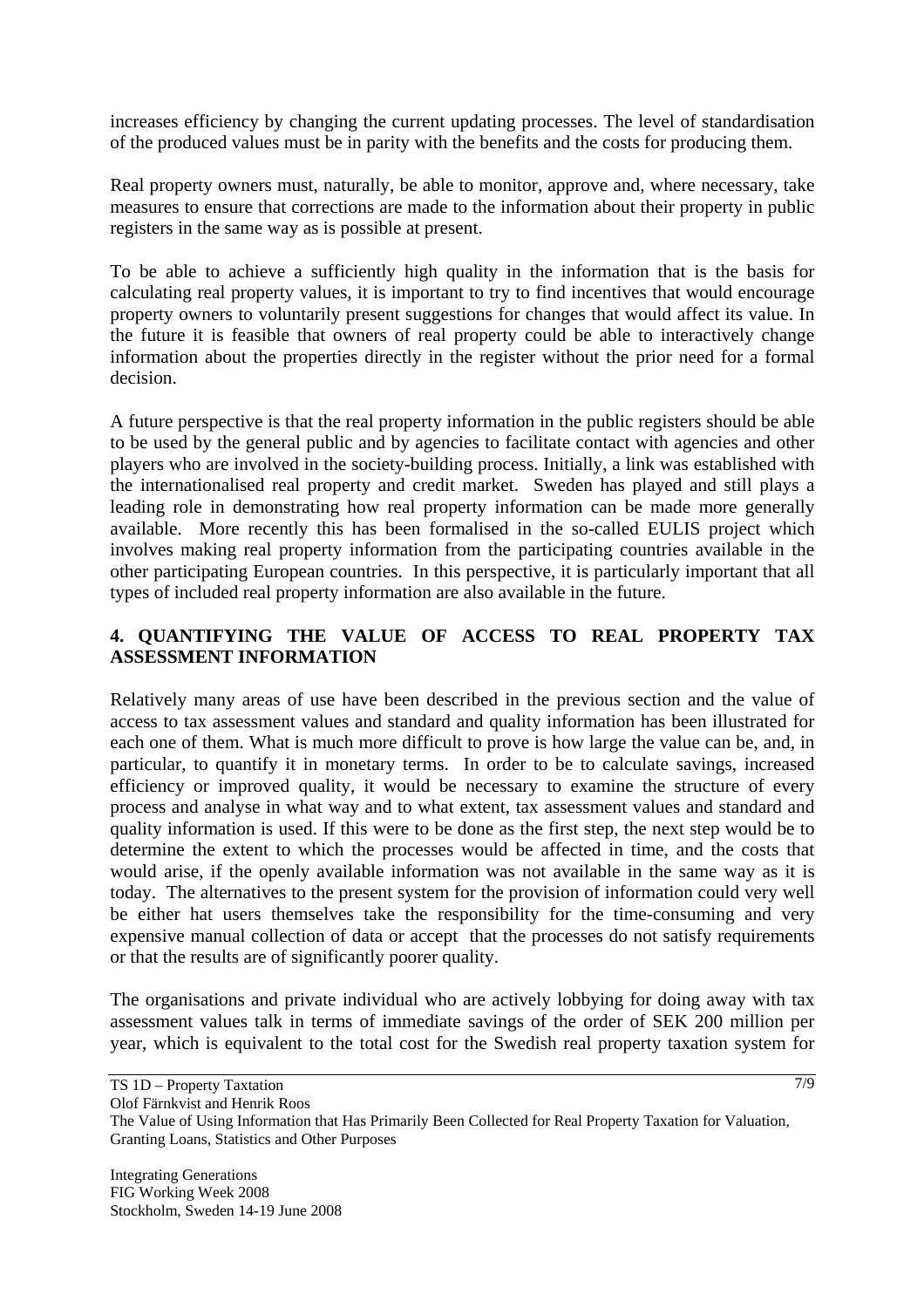which the National Tax Board currently has responsibility. These costs include all activities from collection of data to compiling the results and setting new tax assessment values. On the other hand, costs for the work carried out by property owners, private persons and companies to collect and compile information and submit it to government authorities are not included in this total.

### **4.1 An example of the calculation of the monetary value**

The granting of credit and real property valuation are examples of two processes which, in a tangible way, are dependent on the availability of relevant tax assessment values, type codes and standard and quality information for buildings from public registers. The credit granting processes can be made efficient if there is a tax assessment value for the building which can be related to the object's collateral value. If that value falls within the margins for the tax assessment value a new loan will normally be granted without the need for a detailed evaluation. If the credit institute or bank need better information before a decision can be taken, the normal procedure is for a valuation of the property and an assessment of its market value to be made. To be able to carry out to a rational valuation of the property, tax assessment information for it is required and for comparable objects which have been included in the "ortspris" analysis. Real property evaluation for other purposes, such as in connection with the purchase and sale, disputes and financial accounts etc. are examples of situations where the same real property tax assessment information is required to facilitate the valuation process.

According to statistics from the Svenska Bankföreningen (Swedish Banking Group) for October 2007, total loans with single-family residential units as collateral amounted to SEK 1 030 billion. A hypothetical calculation can illustrate the size of the savings, or profits that households and banks and credit institutes can count on thanks to the availability of open information concerning the real property tax assessment process. The fact that there is access to tax assessment values and expert systems for assessing market values most probably means that Swedish households pay lower interest when taking out mortgages on their properties than would be the case if the information was lacking or of insufficient quality. Uncertainty concerning the value of collateral for loans results in higher risk charges because the risk for credit losses increases. If we assume that the tax assessment values and information concerning quality and standards do contribute to the interest on housing loans that households pay being kept between one and three points (0.01-0.03 %) lower, this results in savings for households alone of between SEK 100 and 300 million annually. A cautious assessment is that credit institutions' total profits would, for the same reason, also be on the same level.

If it could be proved that the above hypothesis is correct, it would mean that the costs for continuing to have a system that provides society with the relevant tax assessment values and associated information ,would be fully covered by only two of the areas of use that have been possible to identify.

TS 1D – Property Taxtation

Olof Färnkvist and Henrik Roos

The Value of Using Information that Has Primarily Been Collected for Real Property Taxation for Valuation, Granting Loans, Statistics and Other Purposes